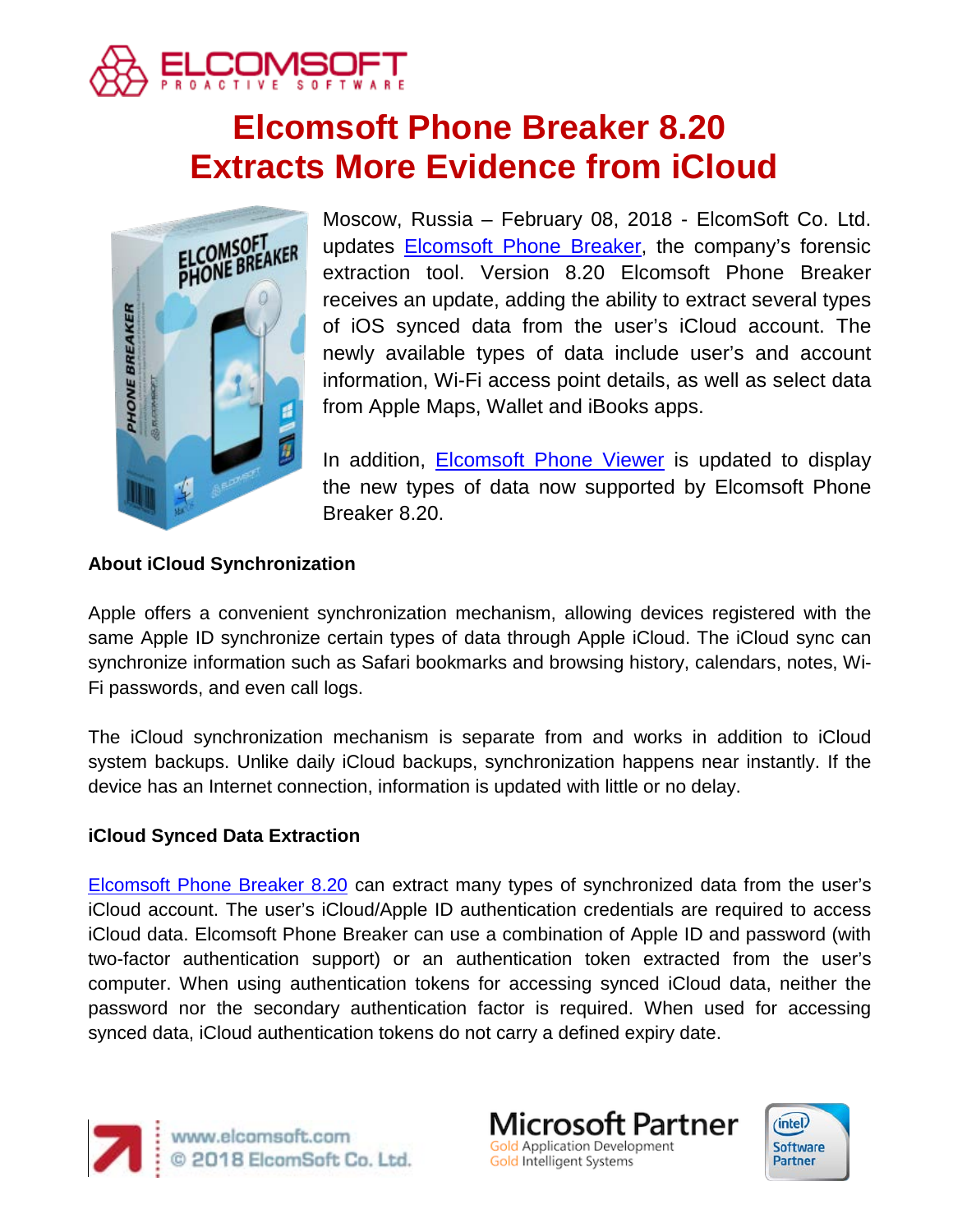

Previous versions of Elcomsoft Phone Breaker were able to extract many types of synchronized data including call logs, Safari data (browsing history, open tabs and bookmarks), calendars, notes and contacts. In addition to those types of data, Elcomsoft Phone Breaker 8.20 can now extract all of the following:

- Account/User info, including the user's physical address, email accounts and phone numbers
- Wi-Fi information including access point names, MAC-addresses, and devices that added the access point
- Apple Maps, including routes, searches and bookmarks
- Wallet: everything except credit card data
- iBooks: manually added books and documents. In iOS, the iBooks app is often the default PDF viewer and the only source of PDF documents.

The update is free of charge to all customers who purchased or renewed their Elcomsoft Phone Breaker or [Elcomsoft Mobile Forensic Bundle](https://www.elcomsoft.com/emfb.html) license within one year. Discounted renewal is available to customers whose maintenance plan has already expired.

## **About Elcomsoft Phone Breaker**

Elcomsoft Phone Breaker is an all-in-one mobile acquisition tool to extract information from a wide range of sources. Supporting offline and cloud backups created by Apple, BlackBerry and Windows mobile devices, the tool can extract and decrypt user data including cached passwords and synced authentication credentials to a wide range of resources from local backups. Cloud extraction with or without a password makes it possible to decrypt FileVault 2 containers without lengthy attacks and pull communication histories and retrieve photos that've been deleted by the user a long time ago.

## **Pricing and Availability**

[Elcomsoft Phone Breaker 8.20](https://www.elcomsoft.com/eppb.html) is available for both Windows and macOS. Home, Professional and Forensic editions are available. iCloud recovery support is only available in Professional and Forensic editions, while password-free iCloud access as well as the ability to download arbitrary information from iCloud and iCloud Drive are only available in the Forensic edition. Two-Factor Authentication is available in all editions.

Elcomsoft Phone Breaker Pro is available to North American customers for \$199. The Forensic edition enabling over-the-air acquisition of iCloud data and support for binary authentication tokens is available for \$799. The Home edition is available for \$79. Local pricing may vary.



www.elcomsoft.com<br>© 2018 ElcomSoft Co. Ltd.

**Microsoft Partner Gold Application Development** Gold Intelligent Systems